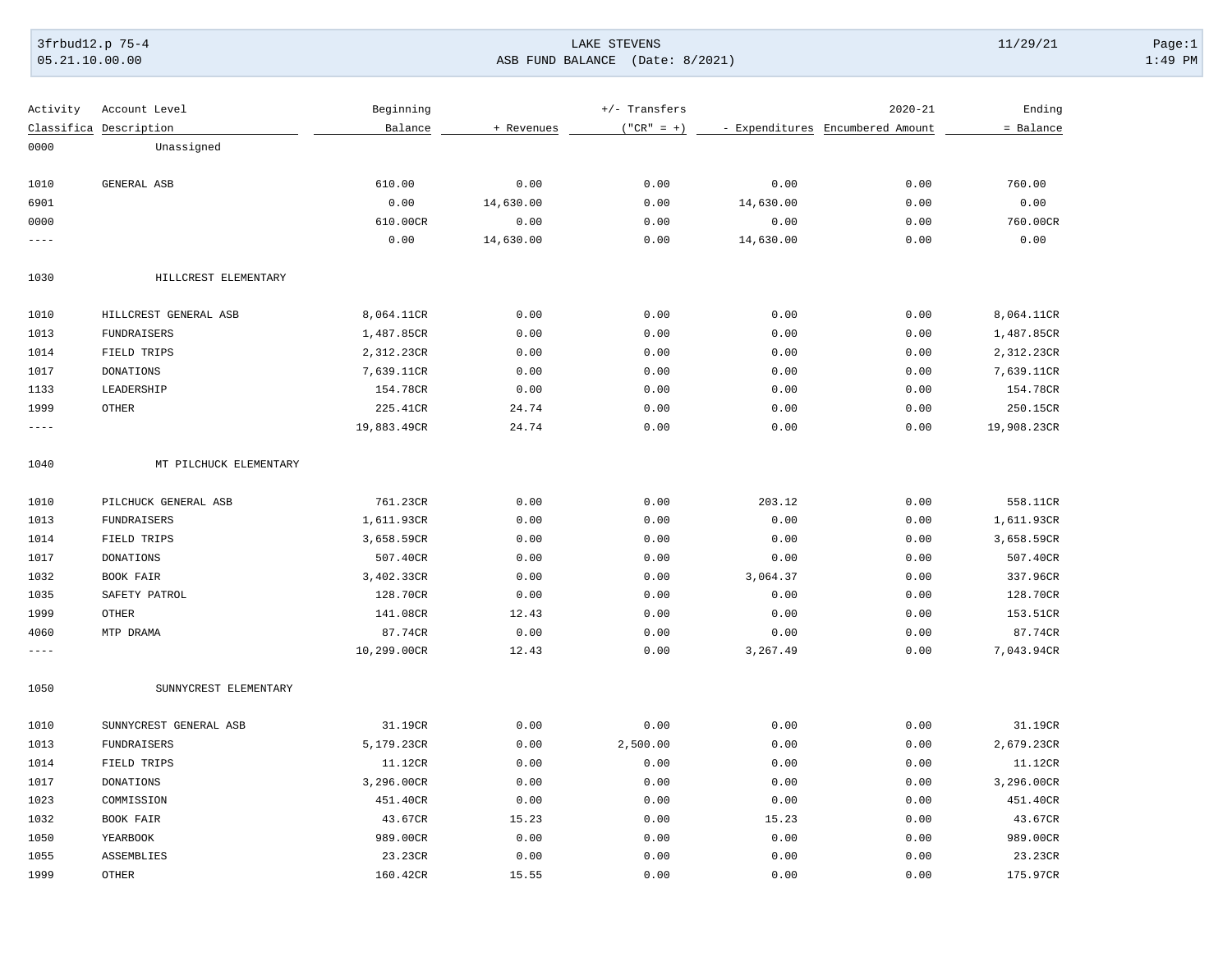# 3frbud12.p 75-4 Page:2 Page:2 Page:2 Page:2 Page:2 Page:2 Page:2 Page:2 Page:2 Page:2 Page:2 Page:2 Page:2 Page:2 Page:2 Page:2 Page:2 Page:2 Page:2 Page:2 Page:2 Page:2 Page:2 Page:2 Page:2 Page:2 Page:2 Page:2 Page:2 Pag [05.21.10.00.00](https://05.21.10.00.00) ASB FUND BALANCE (Date: 8/2021) 1:49 PM

| Activity    | Account Level                  | Beginning   |            | $+/-$ Transfers |            | $2020 - 21$                      | Ending      |
|-------------|--------------------------------|-------------|------------|-----------------|------------|----------------------------------|-------------|
|             | Classifica Description         | Balance     | + Revenues | $("CR" = +)$    |            | - Expenditures Encumbered Amount | = Balance   |
| 1050        | SUNNYCREST ELEMENTARY          |             |            |                 |            |                                  |             |
| 4005        | SCRAPBOOKING                   | 463.21CR    | 0.00       | 0.00            | 0.00       | 0.00                             | 463.21CR    |
| 4025        | ROBOTIC CLUB                   | 590.60CR    | 0.00       | 0.00            | 0.00       | 0.00                             | 590.60CR    |
| 4028        | GAME CLUB                      | 200.00CR    | 0.00       | 0.00            | 0.00       | 0.00                             | 200.00CR    |
| 4047        | S.T.E.A.M. CLUB                | 106.74CR    | 0.00       | 1,000.00CR      | 507.28     | 0.00                             | 599.46CR    |
| 4060        | <b>DRAMA</b>                   | 520.00CR    | 0.00       | 0.00            | 0.00       | 0.00                             | 520.00CR    |
| 4071        | ROPING CLUB                    | 250.00CR    | 0.00       | 0.00            | 0.00       | 0.00                             | 250.00CR    |
| 4250        | STRENGTH & CONDITIONING        | 99.70CR     | 0.00       | 0.00            | 0.00       | 0.00                             | 99.70CR     |
| 4310        | HORTICULTURE / GARDEN          | 470.00CR    | 0.00       | 0.00            | 0.00       | 0.00                             | 470.00CR    |
| 4343        | READING CLUB                   | 49.73CR     | 0.00       | 1,500.00CR      | 934.74     | 0.00                             | 614.99CR    |
| 6010        | CHARITABLE - ASB PRIVATE MONEY | 182.85CR    | 0.00       | 0.00            | 0.00       | 0.00                             | 182.85CR    |
| $- - - - -$ |                                | 13,118.09CR | 30.78      | 0.00            | 1,457.25   | 0.00                             | 11,691.62CR |
| 1070        | STEVENS CREEK ELEMENTARY       |             |            |                 |            |                                  |             |
| 1010        | STEVENS CREEK GENERAL ASB      | 698.29CR    | 0.00       | 0.00            | 0.00       | 0.00                             | 698.29CR    |
| 1013        | FUNDRAISERS                    | 10,765.99CR | 0.00       | 4,376.39        | 0.00       | 0.00                             | 6,389.60CR  |
| 1014        | FIELD TRIPS                    | 273.61CR    | 33.00      | 226.39CR        | 300.00     | 0.00                             | 233.00CR    |
| 1017        | <b>DONATIONS</b>               | 3,966.25CR  | 1,818.00   | 2,047.92        | 0.00       | 0.00                             | 3,736.33CR  |
| 1020        | STUDENT RECOGNITION            | 14.19CR     | 0.00       | 6,047.92CR      | 5,988.34   | 0.00                             | 73.77CR     |
| 1023        | COMMISSION                     | 1,418.00CR  | 97.22      | 0.00            | 0.00       | 0.00                             | 1,515.22CR  |
| 1032        | <b>BOOK FAIR</b>               | 1,872.63CR  | 0.00       | 0.00            | 0.00       | 0.00                             | 1,872.63CR  |
| 1055        | ASSEMBLIES                     | 0.00        | 0.00       | 150.00CR        | 150.00     | 0.00                             | 0.00        |
| 1999        | <b>OTHER</b>                   | 253.60CR    | 21.56      | 0.00            | 0.00       | 0.00                             | 275.16CR    |
| 4020        | MARIMBA BAND                   | 0.01CR      | 0.00       | 0.00            | 0.00       | 0.00                             | 0.01CR      |
| 4025        | ROBOTIC CLUB                   | 700.00CR    | 0.00       | 0.00            | 0.00       | 0.00                             | 700.00CR    |
| 6010        | CHARITABLE - ASB PRIVATE MONEY | 383.25CR    | 0.00       | 0.00            | 0.00       | 0.00                             | 383.25CR    |
| $- - - -$   |                                | 20,345.82CR | 1,969.78   | 0.00            | 6,438.34   | 0.00                             | 15,877.26CR |
| 1080        | GLENWOOD ELEMENTARY            |             |            |                 |            |                                  |             |
| 1010        | GLENWOOD GENERAL ASB           | 1,762.24CR  | 0.00       | 0.00            | 0.00       | 0.00                             | 1,762.24CR  |
| 1012        | SPECIAL PROJECTS               | 261.03CR    | 0.00       | 0.00            | 0.00       | 0.00                             | 261.03CR    |
| 1013        | FUNDRAISERS                    | 1,236.24CR  | 0.00       | 0.00            | 0.00       | 0.00                             | 1,236.24CR  |
| 1014        | FIELD TRIPS                    | 3,487.15CR  | 0.00       | 0.00            | 1,683.48CR | 0.00                             | 5,170.63CR  |
| 1017        | <b>DONATIONS</b>               | 7,994.80CR  | 0.00       | 0.00            | 2,143.42   | 0.00                             | 5,851.38CR  |
| 1020        | STUDENT RECOGNITION            | 235.94CR    | 0.00       | 0.00            | 0.00       | 0.00                             | 235.94CR    |
| 1023        | COMMISSION                     | 1,512.00CR  | 0.00       | 0.00            | 0.00       | 0.00                             | 1,512.00CR  |
| 1032        | BOOK FAIR                      | 3,388.72CR  | 0.00       | 0.00            | 0.00       | 0.00                             | 3,388.72CR  |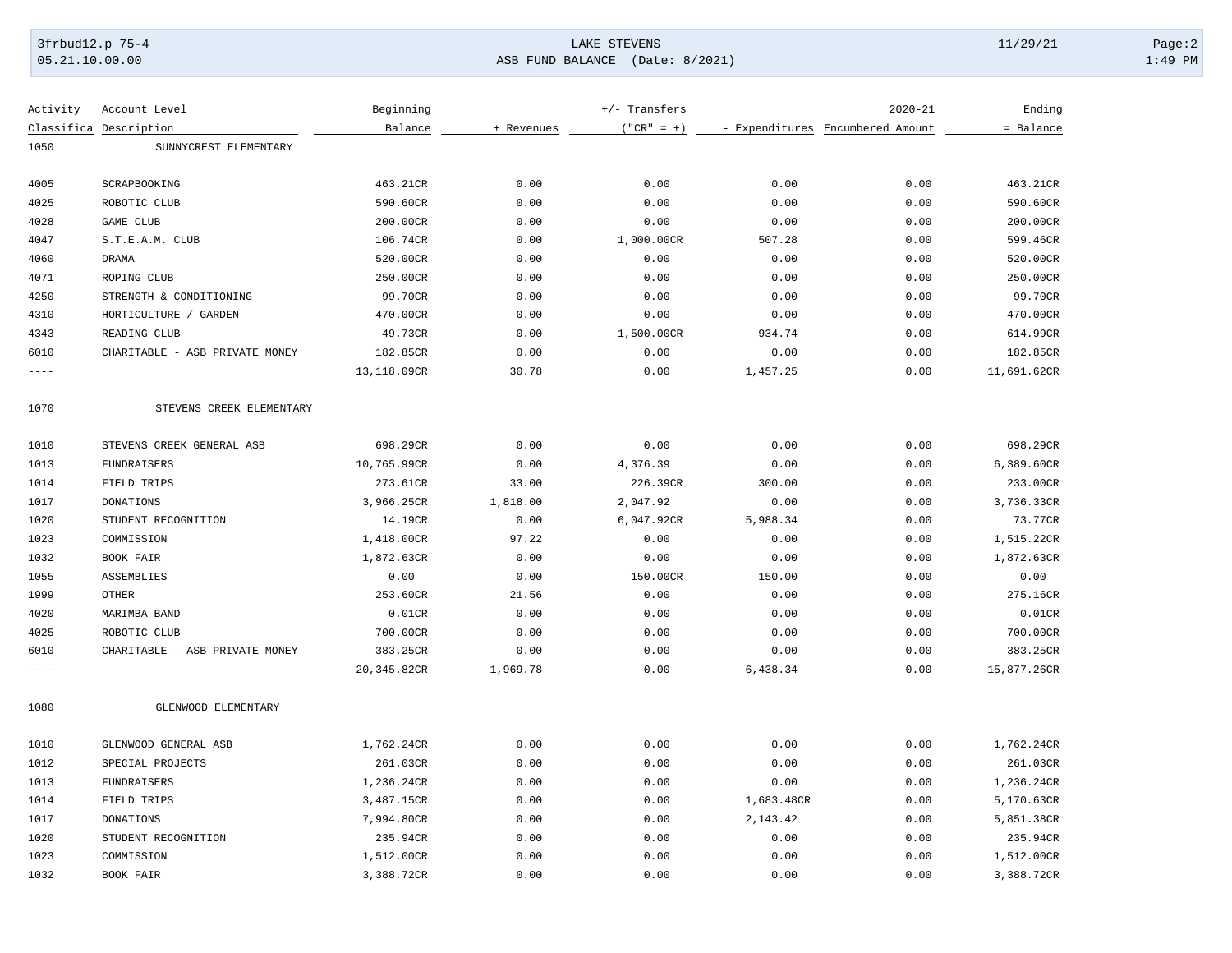# 3frbud12.p 75-4 Page:3 Page:3 Page:3 Page:3 Page:3 Page:3 Page:3 Page:3 Page:3 Page:3 Page:3 Page:3 Page:3 Page:3 Page:3 Page:3 Page:3 Page:3 Page:3 Page:3 Page:3 Page:3 Page:3 Page:3 Page:3 Page:3 Page:3 Page:3 Page:3 Pag [05.21.10.00.00](https://05.21.10.00.00) ASB FUND BALANCE (Date: 8/2021) 1:49 PM

| = Balance<br>Classifica Description<br>Balance<br>+ Revenues<br>$("CR" = +)$<br>- Expenditures Encumbered Amount<br>1080<br>GLENWOOD ELEMENTARY<br>1055<br>ASSEMBILIES<br>0.00<br>0.00<br>1,182.00CR<br>0.00<br>0.00<br>1,182.00CR<br>1130<br>STUDENT STORE<br>387.36CR<br>0.00<br>0.00<br>0.00<br>0.00<br>387.36CR<br>1999<br><b>OTHER</b><br>282.49CR<br>31.30<br>0.00<br>0.00<br>0.00<br>313.79CR<br>4345<br><b>SCIENCE CLUB</b><br>30.00CR<br>30.00CR<br>0.00<br>0.00<br>0.00<br>0.00<br>6010<br>0.00<br>0.00<br>2,462.00CR<br>CHARITABLE - ASB PRIVATE MONEY<br>2,462.00CR<br>0.00<br>0.00<br>24, 221.97CR<br>31.30<br>0.00<br>459.94<br>0.00<br>23,793.33CR<br>----<br>1090<br>SKYLINE ELEMENTARY<br>1010<br>SKYLINE GENERAL ASB<br>16.88CR<br>0.00<br>0.00<br>0.00<br>0.00<br>16.88CR<br>1012<br>0.00<br>0.00<br>0.00<br>25.18CR<br>SPECIAL PROJECTS<br>25.18CR<br>0.00<br>1013<br>FUNDRAISERS<br>6.50CR<br>0.00<br>0.00<br>0.00<br>0.00<br>6.50CR<br>1014<br>FIELD TRIPS<br>7.00<br>0.00<br>0.00<br>1,988.06CR<br>1,981.06CR<br>0.00<br>1017<br><b>DONATIONS</b><br>5,622.20CR<br>0.00<br>0.00<br>0.00<br>0.00<br>5,622.20CR<br>1999<br>OTHER<br>0.00<br>104.27CR<br>9.65<br>0.00<br>0.00<br>113.92CR<br>0.00<br>0.00<br>7,772.74CR<br>7,756.09CR<br>16.65<br>0.00<br>$---$<br>1110<br>HIGHLAND ELEMENTARY<br>1010<br>HIGHLAND GENERAL ASB<br>7,806.83CR<br>65.36<br>0.00<br>0.00<br>0.00<br>7,872.19CR<br>1014<br>FIELD TRIPS<br>2,944.91CR<br>28.00<br>0.00<br>0.00<br>0.00<br>2,972.91CR<br>1017<br><b>DONATIONS</b><br>2,617.00CR<br>2,617.00CR<br>0.00<br>0.00<br>0.00<br>0.00<br>1999<br><b>OTHER</b><br>17.51<br>0.00<br>0.00<br>0.00<br>160.16CR<br>142.65CR<br>4021<br>MUSICAL INSTRUMENT<br>0.77CR<br>0.00<br>0.00<br>0.00<br>0.00<br>0.77CR<br>4025<br>ROBOTIC CLUB<br>180.00CR<br>0.00<br>0.00<br>0.00<br>0.00<br>180.00CR<br>4047<br>S.T.E.A.M. CLUB<br>250.00CR<br>0.00<br>0.00<br>0.00<br>0.00<br>250.00CR<br>4074<br>RUBIK'S CUBE CLUB<br>0.00<br>22.12CR<br>22.12CR<br>0.00<br>0.00<br>0.00<br>4342<br>RUNNING CLUB<br>0.00<br>0.00<br>40.03CR<br>40.03CR<br>0.00<br>0.00<br>14,004.31CR<br>110.87<br>0.00<br>0.00<br>0.00<br>14, 115.18CR<br>----<br>LAKE STEVENS MIDDLE<br>2010<br>1010<br>15.00<br>0.00<br>8,097.84CR<br>LSMS GENERAL ASB<br>14,782.42CR<br>5,500.00<br>1,199.58<br>0.00<br>0.00<br>66.00CR<br>1011<br>ASB REPLACEMENT CARD<br>66.00CR<br>0.00<br>0.00<br>1013<br><b>FUNDRAISERS</b><br>12,385.68CR<br>3,090.00<br>10,000.00<br>1,800.00<br>3,675.68CR<br>0.00<br>2,922.72CR<br>1014<br>FIELD TRIPS<br>2,922.72CR<br>0.00<br>0.00<br>0.00<br>0.00 | Activity | Account Level | Beginning | $+/-$ Transfers | $2020 - 21$ | Ending |
|-----------------------------------------------------------------------------------------------------------------------------------------------------------------------------------------------------------------------------------------------------------------------------------------------------------------------------------------------------------------------------------------------------------------------------------------------------------------------------------------------------------------------------------------------------------------------------------------------------------------------------------------------------------------------------------------------------------------------------------------------------------------------------------------------------------------------------------------------------------------------------------------------------------------------------------------------------------------------------------------------------------------------------------------------------------------------------------------------------------------------------------------------------------------------------------------------------------------------------------------------------------------------------------------------------------------------------------------------------------------------------------------------------------------------------------------------------------------------------------------------------------------------------------------------------------------------------------------------------------------------------------------------------------------------------------------------------------------------------------------------------------------------------------------------------------------------------------------------------------------------------------------------------------------------------------------------------------------------------------------------------------------------------------------------------------------------------------------------------------------------------------------------------------------------------------------------------------------------------------------------------------------------------------------------------------------------------------------------------------------------------------------------------------------------------------------------------------------------------------------------------------------------------------------------------------------------------------------------|----------|---------------|-----------|-----------------|-------------|--------|
|                                                                                                                                                                                                                                                                                                                                                                                                                                                                                                                                                                                                                                                                                                                                                                                                                                                                                                                                                                                                                                                                                                                                                                                                                                                                                                                                                                                                                                                                                                                                                                                                                                                                                                                                                                                                                                                                                                                                                                                                                                                                                                                                                                                                                                                                                                                                                                                                                                                                                                                                                                                               |          |               |           |                 |             |        |
|                                                                                                                                                                                                                                                                                                                                                                                                                                                                                                                                                                                                                                                                                                                                                                                                                                                                                                                                                                                                                                                                                                                                                                                                                                                                                                                                                                                                                                                                                                                                                                                                                                                                                                                                                                                                                                                                                                                                                                                                                                                                                                                                                                                                                                                                                                                                                                                                                                                                                                                                                                                               |          |               |           |                 |             |        |
|                                                                                                                                                                                                                                                                                                                                                                                                                                                                                                                                                                                                                                                                                                                                                                                                                                                                                                                                                                                                                                                                                                                                                                                                                                                                                                                                                                                                                                                                                                                                                                                                                                                                                                                                                                                                                                                                                                                                                                                                                                                                                                                                                                                                                                                                                                                                                                                                                                                                                                                                                                                               |          |               |           |                 |             |        |
|                                                                                                                                                                                                                                                                                                                                                                                                                                                                                                                                                                                                                                                                                                                                                                                                                                                                                                                                                                                                                                                                                                                                                                                                                                                                                                                                                                                                                                                                                                                                                                                                                                                                                                                                                                                                                                                                                                                                                                                                                                                                                                                                                                                                                                                                                                                                                                                                                                                                                                                                                                                               |          |               |           |                 |             |        |
|                                                                                                                                                                                                                                                                                                                                                                                                                                                                                                                                                                                                                                                                                                                                                                                                                                                                                                                                                                                                                                                                                                                                                                                                                                                                                                                                                                                                                                                                                                                                                                                                                                                                                                                                                                                                                                                                                                                                                                                                                                                                                                                                                                                                                                                                                                                                                                                                                                                                                                                                                                                               |          |               |           |                 |             |        |
|                                                                                                                                                                                                                                                                                                                                                                                                                                                                                                                                                                                                                                                                                                                                                                                                                                                                                                                                                                                                                                                                                                                                                                                                                                                                                                                                                                                                                                                                                                                                                                                                                                                                                                                                                                                                                                                                                                                                                                                                                                                                                                                                                                                                                                                                                                                                                                                                                                                                                                                                                                                               |          |               |           |                 |             |        |
|                                                                                                                                                                                                                                                                                                                                                                                                                                                                                                                                                                                                                                                                                                                                                                                                                                                                                                                                                                                                                                                                                                                                                                                                                                                                                                                                                                                                                                                                                                                                                                                                                                                                                                                                                                                                                                                                                                                                                                                                                                                                                                                                                                                                                                                                                                                                                                                                                                                                                                                                                                                               |          |               |           |                 |             |        |
|                                                                                                                                                                                                                                                                                                                                                                                                                                                                                                                                                                                                                                                                                                                                                                                                                                                                                                                                                                                                                                                                                                                                                                                                                                                                                                                                                                                                                                                                                                                                                                                                                                                                                                                                                                                                                                                                                                                                                                                                                                                                                                                                                                                                                                                                                                                                                                                                                                                                                                                                                                                               |          |               |           |                 |             |        |
|                                                                                                                                                                                                                                                                                                                                                                                                                                                                                                                                                                                                                                                                                                                                                                                                                                                                                                                                                                                                                                                                                                                                                                                                                                                                                                                                                                                                                                                                                                                                                                                                                                                                                                                                                                                                                                                                                                                                                                                                                                                                                                                                                                                                                                                                                                                                                                                                                                                                                                                                                                                               |          |               |           |                 |             |        |
|                                                                                                                                                                                                                                                                                                                                                                                                                                                                                                                                                                                                                                                                                                                                                                                                                                                                                                                                                                                                                                                                                                                                                                                                                                                                                                                                                                                                                                                                                                                                                                                                                                                                                                                                                                                                                                                                                                                                                                                                                                                                                                                                                                                                                                                                                                                                                                                                                                                                                                                                                                                               |          |               |           |                 |             |        |
|                                                                                                                                                                                                                                                                                                                                                                                                                                                                                                                                                                                                                                                                                                                                                                                                                                                                                                                                                                                                                                                                                                                                                                                                                                                                                                                                                                                                                                                                                                                                                                                                                                                                                                                                                                                                                                                                                                                                                                                                                                                                                                                                                                                                                                                                                                                                                                                                                                                                                                                                                                                               |          |               |           |                 |             |        |
|                                                                                                                                                                                                                                                                                                                                                                                                                                                                                                                                                                                                                                                                                                                                                                                                                                                                                                                                                                                                                                                                                                                                                                                                                                                                                                                                                                                                                                                                                                                                                                                                                                                                                                                                                                                                                                                                                                                                                                                                                                                                                                                                                                                                                                                                                                                                                                                                                                                                                                                                                                                               |          |               |           |                 |             |        |
|                                                                                                                                                                                                                                                                                                                                                                                                                                                                                                                                                                                                                                                                                                                                                                                                                                                                                                                                                                                                                                                                                                                                                                                                                                                                                                                                                                                                                                                                                                                                                                                                                                                                                                                                                                                                                                                                                                                                                                                                                                                                                                                                                                                                                                                                                                                                                                                                                                                                                                                                                                                               |          |               |           |                 |             |        |
|                                                                                                                                                                                                                                                                                                                                                                                                                                                                                                                                                                                                                                                                                                                                                                                                                                                                                                                                                                                                                                                                                                                                                                                                                                                                                                                                                                                                                                                                                                                                                                                                                                                                                                                                                                                                                                                                                                                                                                                                                                                                                                                                                                                                                                                                                                                                                                                                                                                                                                                                                                                               |          |               |           |                 |             |        |
|                                                                                                                                                                                                                                                                                                                                                                                                                                                                                                                                                                                                                                                                                                                                                                                                                                                                                                                                                                                                                                                                                                                                                                                                                                                                                                                                                                                                                                                                                                                                                                                                                                                                                                                                                                                                                                                                                                                                                                                                                                                                                                                                                                                                                                                                                                                                                                                                                                                                                                                                                                                               |          |               |           |                 |             |        |
|                                                                                                                                                                                                                                                                                                                                                                                                                                                                                                                                                                                                                                                                                                                                                                                                                                                                                                                                                                                                                                                                                                                                                                                                                                                                                                                                                                                                                                                                                                                                                                                                                                                                                                                                                                                                                                                                                                                                                                                                                                                                                                                                                                                                                                                                                                                                                                                                                                                                                                                                                                                               |          |               |           |                 |             |        |
|                                                                                                                                                                                                                                                                                                                                                                                                                                                                                                                                                                                                                                                                                                                                                                                                                                                                                                                                                                                                                                                                                                                                                                                                                                                                                                                                                                                                                                                                                                                                                                                                                                                                                                                                                                                                                                                                                                                                                                                                                                                                                                                                                                                                                                                                                                                                                                                                                                                                                                                                                                                               |          |               |           |                 |             |        |
|                                                                                                                                                                                                                                                                                                                                                                                                                                                                                                                                                                                                                                                                                                                                                                                                                                                                                                                                                                                                                                                                                                                                                                                                                                                                                                                                                                                                                                                                                                                                                                                                                                                                                                                                                                                                                                                                                                                                                                                                                                                                                                                                                                                                                                                                                                                                                                                                                                                                                                                                                                                               |          |               |           |                 |             |        |
|                                                                                                                                                                                                                                                                                                                                                                                                                                                                                                                                                                                                                                                                                                                                                                                                                                                                                                                                                                                                                                                                                                                                                                                                                                                                                                                                                                                                                                                                                                                                                                                                                                                                                                                                                                                                                                                                                                                                                                                                                                                                                                                                                                                                                                                                                                                                                                                                                                                                                                                                                                                               |          |               |           |                 |             |        |
|                                                                                                                                                                                                                                                                                                                                                                                                                                                                                                                                                                                                                                                                                                                                                                                                                                                                                                                                                                                                                                                                                                                                                                                                                                                                                                                                                                                                                                                                                                                                                                                                                                                                                                                                                                                                                                                                                                                                                                                                                                                                                                                                                                                                                                                                                                                                                                                                                                                                                                                                                                                               |          |               |           |                 |             |        |
|                                                                                                                                                                                                                                                                                                                                                                                                                                                                                                                                                                                                                                                                                                                                                                                                                                                                                                                                                                                                                                                                                                                                                                                                                                                                                                                                                                                                                                                                                                                                                                                                                                                                                                                                                                                                                                                                                                                                                                                                                                                                                                                                                                                                                                                                                                                                                                                                                                                                                                                                                                                               |          |               |           |                 |             |        |
|                                                                                                                                                                                                                                                                                                                                                                                                                                                                                                                                                                                                                                                                                                                                                                                                                                                                                                                                                                                                                                                                                                                                                                                                                                                                                                                                                                                                                                                                                                                                                                                                                                                                                                                                                                                                                                                                                                                                                                                                                                                                                                                                                                                                                                                                                                                                                                                                                                                                                                                                                                                               |          |               |           |                 |             |        |
|                                                                                                                                                                                                                                                                                                                                                                                                                                                                                                                                                                                                                                                                                                                                                                                                                                                                                                                                                                                                                                                                                                                                                                                                                                                                                                                                                                                                                                                                                                                                                                                                                                                                                                                                                                                                                                                                                                                                                                                                                                                                                                                                                                                                                                                                                                                                                                                                                                                                                                                                                                                               |          |               |           |                 |             |        |
|                                                                                                                                                                                                                                                                                                                                                                                                                                                                                                                                                                                                                                                                                                                                                                                                                                                                                                                                                                                                                                                                                                                                                                                                                                                                                                                                                                                                                                                                                                                                                                                                                                                                                                                                                                                                                                                                                                                                                                                                                                                                                                                                                                                                                                                                                                                                                                                                                                                                                                                                                                                               |          |               |           |                 |             |        |
|                                                                                                                                                                                                                                                                                                                                                                                                                                                                                                                                                                                                                                                                                                                                                                                                                                                                                                                                                                                                                                                                                                                                                                                                                                                                                                                                                                                                                                                                                                                                                                                                                                                                                                                                                                                                                                                                                                                                                                                                                                                                                                                                                                                                                                                                                                                                                                                                                                                                                                                                                                                               |          |               |           |                 |             |        |
|                                                                                                                                                                                                                                                                                                                                                                                                                                                                                                                                                                                                                                                                                                                                                                                                                                                                                                                                                                                                                                                                                                                                                                                                                                                                                                                                                                                                                                                                                                                                                                                                                                                                                                                                                                                                                                                                                                                                                                                                                                                                                                                                                                                                                                                                                                                                                                                                                                                                                                                                                                                               |          |               |           |                 |             |        |
|                                                                                                                                                                                                                                                                                                                                                                                                                                                                                                                                                                                                                                                                                                                                                                                                                                                                                                                                                                                                                                                                                                                                                                                                                                                                                                                                                                                                                                                                                                                                                                                                                                                                                                                                                                                                                                                                                                                                                                                                                                                                                                                                                                                                                                                                                                                                                                                                                                                                                                                                                                                               |          |               |           |                 |             |        |
|                                                                                                                                                                                                                                                                                                                                                                                                                                                                                                                                                                                                                                                                                                                                                                                                                                                                                                                                                                                                                                                                                                                                                                                                                                                                                                                                                                                                                                                                                                                                                                                                                                                                                                                                                                                                                                                                                                                                                                                                                                                                                                                                                                                                                                                                                                                                                                                                                                                                                                                                                                                               |          |               |           |                 |             |        |
|                                                                                                                                                                                                                                                                                                                                                                                                                                                                                                                                                                                                                                                                                                                                                                                                                                                                                                                                                                                                                                                                                                                                                                                                                                                                                                                                                                                                                                                                                                                                                                                                                                                                                                                                                                                                                                                                                                                                                                                                                                                                                                                                                                                                                                                                                                                                                                                                                                                                                                                                                                                               |          |               |           |                 |             |        |
|                                                                                                                                                                                                                                                                                                                                                                                                                                                                                                                                                                                                                                                                                                                                                                                                                                                                                                                                                                                                                                                                                                                                                                                                                                                                                                                                                                                                                                                                                                                                                                                                                                                                                                                                                                                                                                                                                                                                                                                                                                                                                                                                                                                                                                                                                                                                                                                                                                                                                                                                                                                               |          |               |           |                 |             |        |
|                                                                                                                                                                                                                                                                                                                                                                                                                                                                                                                                                                                                                                                                                                                                                                                                                                                                                                                                                                                                                                                                                                                                                                                                                                                                                                                                                                                                                                                                                                                                                                                                                                                                                                                                                                                                                                                                                                                                                                                                                                                                                                                                                                                                                                                                                                                                                                                                                                                                                                                                                                                               |          |               |           |                 |             |        |
|                                                                                                                                                                                                                                                                                                                                                                                                                                                                                                                                                                                                                                                                                                                                                                                                                                                                                                                                                                                                                                                                                                                                                                                                                                                                                                                                                                                                                                                                                                                                                                                                                                                                                                                                                                                                                                                                                                                                                                                                                                                                                                                                                                                                                                                                                                                                                                                                                                                                                                                                                                                               |          |               |           |                 |             |        |
|                                                                                                                                                                                                                                                                                                                                                                                                                                                                                                                                                                                                                                                                                                                                                                                                                                                                                                                                                                                                                                                                                                                                                                                                                                                                                                                                                                                                                                                                                                                                                                                                                                                                                                                                                                                                                                                                                                                                                                                                                                                                                                                                                                                                                                                                                                                                                                                                                                                                                                                                                                                               |          |               |           |                 |             |        |
| 1014<br>SEVENTH GRADE - FIELD TRIPS<br>60.00CR<br>0.00<br>0.00<br>0.00<br>0.00<br>60.00CR                                                                                                                                                                                                                                                                                                                                                                                                                                                                                                                                                                                                                                                                                                                                                                                                                                                                                                                                                                                                                                                                                                                                                                                                                                                                                                                                                                                                                                                                                                                                                                                                                                                                                                                                                                                                                                                                                                                                                                                                                                                                                                                                                                                                                                                                                                                                                                                                                                                                                                     |          |               |           |                 |             |        |
| SOFT DRINKS<br>496.18CR<br>0.00<br>0.00<br>0.00<br>496.18CR<br>1015<br>0.00                                                                                                                                                                                                                                                                                                                                                                                                                                                                                                                                                                                                                                                                                                                                                                                                                                                                                                                                                                                                                                                                                                                                                                                                                                                                                                                                                                                                                                                                                                                                                                                                                                                                                                                                                                                                                                                                                                                                                                                                                                                                                                                                                                                                                                                                                                                                                                                                                                                                                                                   |          |               |           |                 |             |        |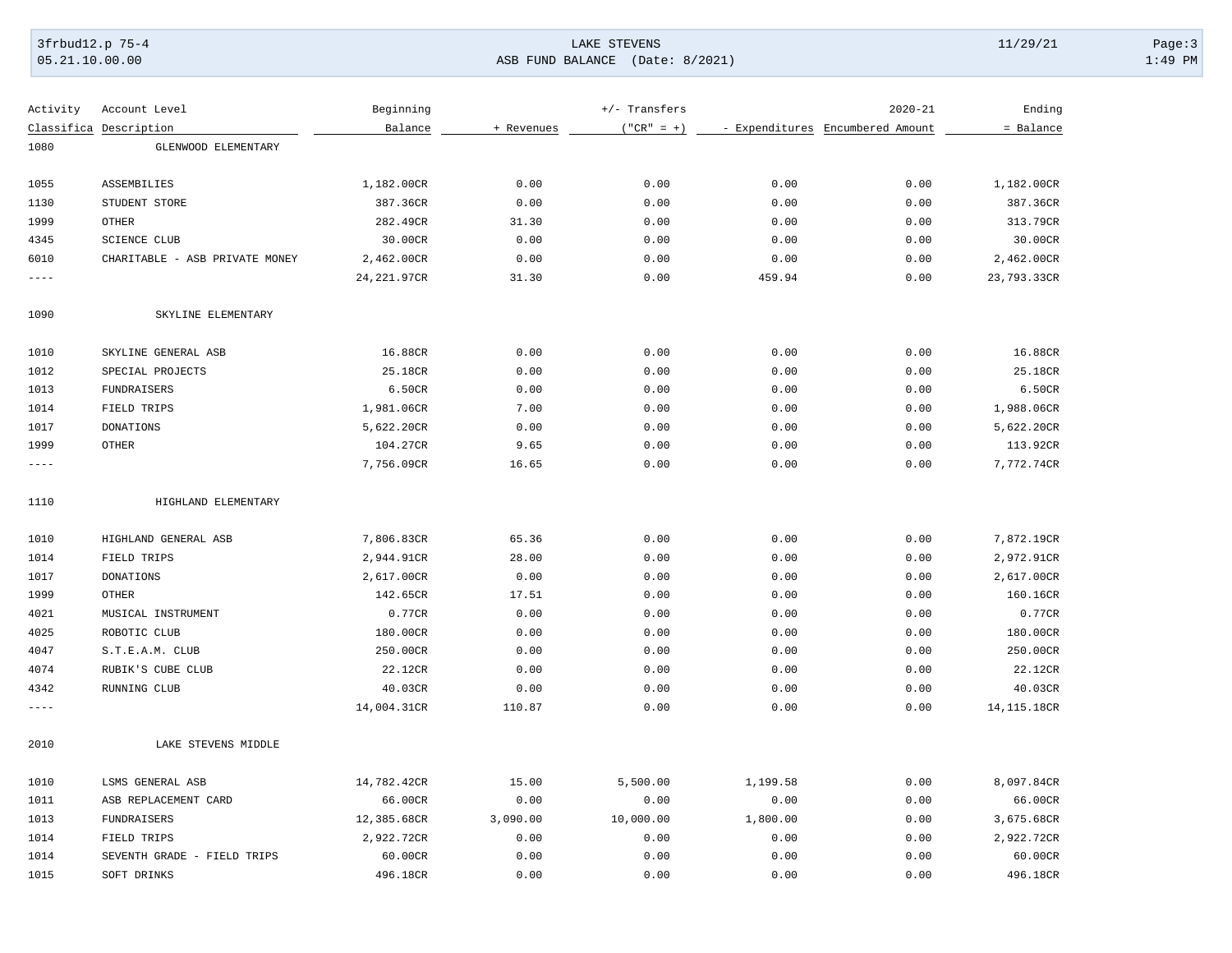# 3frbud12.p 75-4 Page:4 Page:4 Page:4 Page:4 Page:4 Page:4 Page:4 Page:4 Page:4 Page:4 Page:4 Page:4 Page:4 Page:4 Page:4 Page:4 Page:4 Page:4 Page:4 Page:4 Page:4 Page:4 Page:4 Page:4 Page:4 Page:4 Page:4 Page:4 Page:4 Pag [05.21.10.00.00](https://05.21.10.00.00) ASB FUND BALANCE (Date: 8/2021) 1:49 PM

| Activity | Account Level            | Beginning  |            | $+/-$ Transfers |          | $2020 - 21$                      | Ending     |
|----------|--------------------------|------------|------------|-----------------|----------|----------------------------------|------------|
|          | Classifica Description   | Balance    | + Revenues | $("CR" = +)$    |          | - Expenditures Encumbered Amount | = Balance  |
| 2010     | LAKE STEVENS MIDDLE      |            |            |                 |          |                                  |            |
|          |                          |            |            |                 |          |                                  |            |
| 1016     | VENDING/MILK PRODUCTS    | 8,219.72CR | 0.00       | 8,000.00        | 0.00     | 0.00                             | 219.72CR   |
| 1017     | DONATIONS                | 1,588.40CR | 0.00       | 1,500.00        | 0.00     | 0.00                             | 88.40CR    |
| 1020     | STUDENT RECOGINITION     | 606.38CR   | 0.00       | 5,000.00CR      | 2,041.19 | 0.00                             | 3,565.19CR |
| 1023     | COMMISSION               | 1,446.67CR | 400.00     | 0.00            | 0.00     | 0.00                             | 1,846.67CR |
| 1030     | LIFE SKILLS              | 218.20CR   | 0.00       | 0.00            | 0.00     | 0.00                             | 218.20CR   |
| 1032     | BOOK FAIR                | 52.64CR    | 0.00       | 0.00            | 0.00     | 0.00                             | 52.64CR    |
| 1050     | YEARBOOK                 | 8,952.90CR | 6, 174.50  | 0.00            | 7,398.00 | 0.00                             | 7,729.40CR |
| 1055     | ASSEMBLIES               | 1,145.15CR | 0.00       | 0.00            | 0.00     | 0.00                             | 1,145.15CR |
| 1065     | GAME ROOM                | 80.34CR    | 0.00       | 0.00            | 0.00     | 0.00                             | 80.34CR    |
| 1130     | STUDENT STORE            | 1,003.73CR | 0.00       | 0.00            | 0.00     | 0.00                             | 1,003.73CR |
| 1131     | LIBRARY STORE            | 100.00CR   | 0.00       | 0.00            | 0.00     | 0.00                             | 100.00CR   |
| 1133     | LEADERSHIP               | 4,975.39CR | 0.00       | 0.00            | 0.00     | 0.00                             | 4,975.39CR |
| 1999     | <b>OTHER</b>             | 872.38CR   | 83.77      | 0.00            | 0.00     | 0.00                             | 956.15CR   |
| 2010     | GENERAL ATHLETICS        | 2,001.05CR | 0.00       | 9,500.00CR      | 7,917.69 | 0.00                             | 3,583.36CR |
| 2040     | BOYS BASKETBALL          | 708.26CR   | 0.00       | 3,000.00CR      | 2,260.01 | 0.00                             | 1,448.25CR |
| 2041     | GIRLS BASKETBALL         | 353.46CR   | 0.00       | 3,000.00CR      | 2,374.34 | 0.00                             | 979.12CR   |
| 2080     | CROSS COUNTRY            | 206.91CR   | 0.00       | 0.00            | 0.00     | 0.00                             | 206.91CR   |
| 2090     | FOOTBALL                 | 220.23CR   | 0.00       | 1,000.00CR      | 148.63   | 0.00                             | 1,071.60CR |
| 2120     | BOYS SOCCER              | 200.00CR   | 0.00       | 0.00            | 0.00     | 0.00                             | 200.00CR   |
| 2125     | SOFTBALL                 | 166.95CR   | 0.00       | 0.00            | 0.00     | 0.00                             | 166.95CR   |
| 2150     | TRACK                    | 1,118.15CR | 0.00       | 0.00            | 0.00     | 0.00                             | 1,118.15CR |
| 2190     | WRESTLING                | 220.69CR   | 0.00       | 0.00            | 0.00     | 0.00                             | 220.69CR   |
| 2241     | VOLLEYBALL               | 243.38CR   | 0.00       | 1,200.00CR      | 810.52   | 0.00                             | 632.86CR   |
| 3610     | SIXTH GRADE              | 1.16CR     | 0.00       | 0.00            | 0.00     | 0.00                             | 1.16CR     |
| 3710     | SEVENTH GRADE            | 218.53CR   | 0.00       | 0.00            | 0.00     | 0.00                             | 218.53CR   |
| 4003     | ART CLUB                 | 145.48CR   | 0.00       | 0.00            | 0.00     | 0.00                             | 145.48CR   |
| 4020     | <b>BAND</b>              | 1,376.19CR | 0.00       | 0.00            | 0.00     | 0.00                             | 1,376.19CR |
| 4023     | <b>GUITAR CLUB</b>       | 11.85CR    | 0.00       | 0.00            | 0.00     | 0.00                             | 11.85CR    |
| 4025     | ROBOTIC CLUB             | 226.67CR   | 0.00       | 2,300.00CR      | 260.20   | 0.00                             | 2,266.47CR |
| 4026     | CHESS CLUB               | 0.94CR     | 0.00       | 0.00            | 0.00     | 0.00                             | 0.94CR     |
| 4027     | COMPUTER/TECH MEDIA CLUB | 301.00CR   | 0.00       | 0.00            | 0.00     | 0.00                             | 301.00CR   |
| 4028     | GAME CLUB                | 228.54CR   | 0.00       | 0.00            | 0.00     | 0.00                             | 228.54CR   |
| 4029     | PING PONG CLUB           | 26.46CR    | 0.00       | 0.00            | 0.00     | 0.00                             | 26.46CR    |
| 4030     | CHOIR                    | 164.97CR   | 0.00       | 0.00            | 0.00     | 0.00                             | 164.97CR   |
| 4033     | PHOTOGRAPHY CLUB         | 100.00CR   | 0.00       | 0.00            | 0.00     | 0.00                             | 100.00CR   |
| 4040     | SHOP CLUB                | 0.10CR     | 0.00       | 0.00            | 0.00     | 0.00                             | 0.10CR     |
| 4060     | <b>DRAMA</b>             | 258.16CR   | 0.00       | 0.00            | 0.00     | 0.00                             | 258.16CR   |
| 4065     | DANCE TEAM               | 150.00CR   | 0.00       | 0.00            | 0.00     | 0.00                             | 150.00CR   |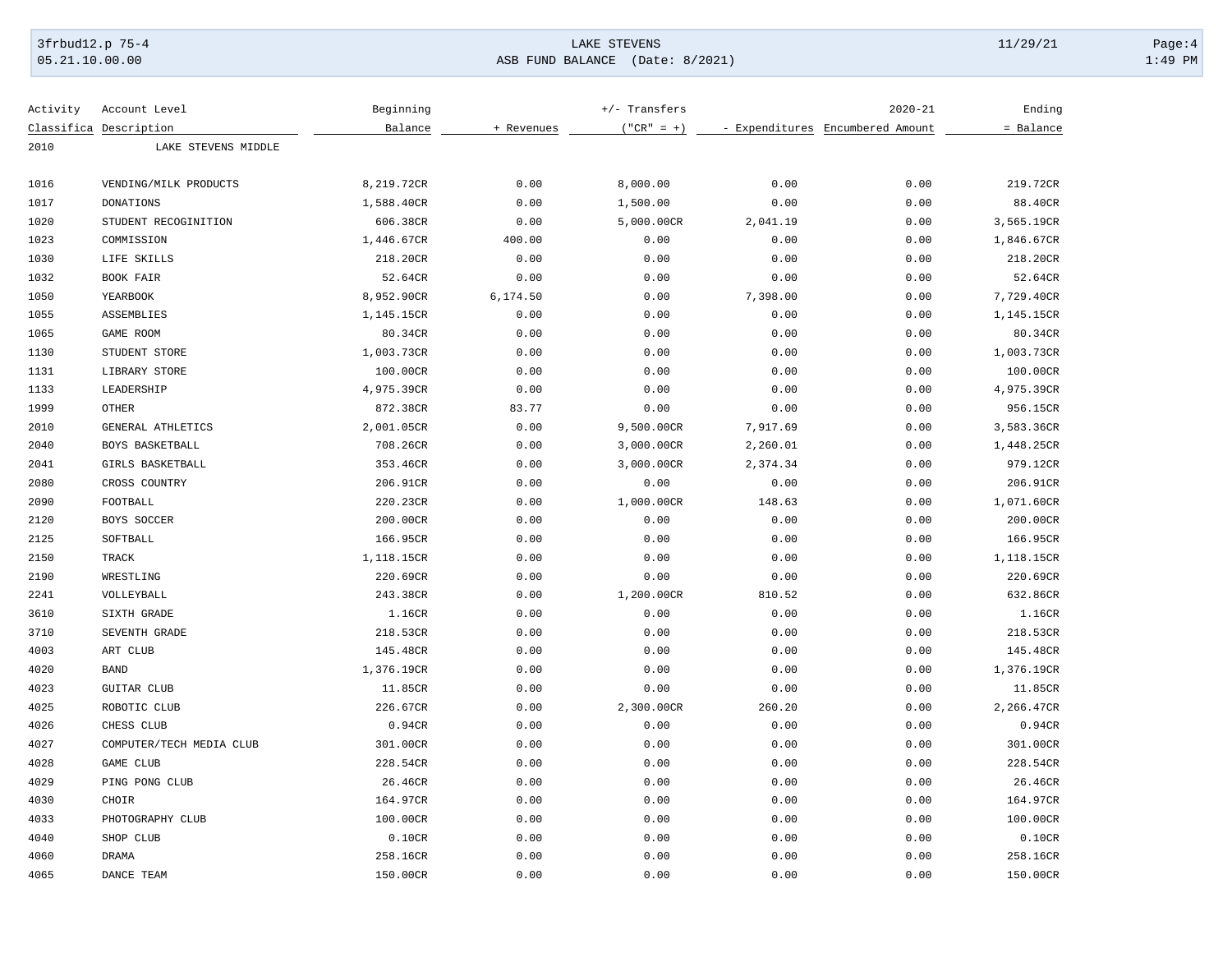# 3frbud12.p 75-4 Page:5 Page:5 Page:5 Page:5 Page:5 Page:5 Page:5 Page:5 Page:5 Page:5 Page:5 Page:5 Page:5 Page:5 Page:5 Page:5 Page:5 Page:5 Page:5 Page:5 Page:5 Page:5 Page:5 Page:5 Page:5 Page:5 Page:5 Page:5 Page:5 Pag [05.21.10.00.00](https://05.21.10.00.00) ASB FUND BALANCE (Date: 8/2021) 1:49 PM

| Activity    | Account Level             | Beginning   |            | +/- Transfers |                | $2020 - 21$                      | Ending      |
|-------------|---------------------------|-------------|------------|---------------|----------------|----------------------------------|-------------|
| Classifica  | Description               | Balance     | + Revenues | $("CR" = +)$  |                | - Expenditures Encumbered Amount | = Balance   |
| 2010        | LAKE STEVENS MIDDLE       |             |            |               |                |                                  |             |
|             |                           |             |            |               |                |                                  |             |
| 4155        | KEY CLUB                  | 369.61CR    | 0.00       | 0.00          | 0.00           | 0.00                             | 369.61CR    |
| 4250        | STRENGTH & CONDITIONING   | 49.18CR     | 0.00       | 0.00          | 0.00           | 0.00                             | 49.18CR     |
| 4270        | LIBRARY CLUB              | 1.93CR      | 0.00       | 0.00          | 0.00           | 0.00                             | 1.93CR      |
| 4310        | HORTICULTURE              | 100.00CR    | 0.00       | 0.00          | 0.00           | 0.00                             | 100.00CR    |
| 4325        | CONFLICT TEAM/PEER HELPER | 51.38CR     | 0.00       | 0.00          | 0.00           | 0.00                             | 51.38CR     |
| 4340        | MATH CLUB                 | 209.76CR    | 0.00       | 0.00          | 0.00           | 0.00                             | 209.76CR    |
| 4345        | <b>SCIENCE CLUB</b>       | 212.75CR    | 0.00       | 0.00          | 0.00           | 0.00                             | 212.75CR    |
| 6901        | INVEST ED                 | 0.00        | 674.91     | 0.00          | 618.45         | 0.00                             | 56.46CR     |
| $- - - - -$ |                           | 69,618.64CR | 10,438.18  | 0.00          | 26,828.61      | 0.00                             | 53,228.21CR |
| 2070        | NORTHLAKE MIDDLE SCHOOL   |             |            |               |                |                                  |             |
| 1010        | NLMS GENERAL ASB          | 10,081.61CR | 0.00       | 1,031.09      | 2,890.54       | 0.00                             | 6,159.98CR  |
| 1013        | <b>FUNDRAISERS</b>        | 111.75CR    | 0.00       | 0.00          | 0.00           | 0.00                             | 111.75CR    |
| 1014        | FIELD TRIPS               | 2,077.69CR  | 0.00       | 0.00          | 0.00           | 0.00                             | 2,077.69CR  |
| 1015        | SOFT DRINKS               | 149.51CR    | 0.00       | 149.51        | 0.00           | 0.00                             | 0.00        |
| 1016        | VENDING/MILK PRODUCTS     | 421.49CR    | 0.00       | 421.49        | 0.00           | 0.00                             | 0.00        |
| 1017        | <b>DONATIONS</b>          | 4,889.48CR  | 0.00       | 4,889.48      |                | 0.00                             | 0.00        |
|             |                           |             |            |               | 0.00<br>327.65 |                                  | 3,177.24CR  |
| 1020        | STUDENT RECOGINITION      | 1,584.89CR  | 0.00       | 1,920.00CR    |                | 0.00                             |             |
| 1032        | BOOK FAIR                 | 0.01CR      | 0.00       | 0.00          | 0.00           | 0.00                             | 0.01CR      |
| 1035        | SAFETY PATROL             | 108.80CR    | 0.00       | 0.00          | 0.00           | 0.00                             | 108.80CR    |
| 1045        | TALENT SHOW               | 125.29CR    | 0.00       | 0.00          | 0.00           | 0.00                             | 125.29CR    |
| 1050        | YEARBOOK                  | 9,434.54CR  | 6,016.00   | 0.00          | 5,291.33       | 0.00                             | 10,159.21CR |
| 1055        | ASSEMBLIES                | 164.02CR    | 0.00       | 0.00          | 0.00           | 0.00                             | 164.02CR    |
| 1133        | LEADERSHIP                | 695.74CR    | 0.00       | 0.00          | 75.00          | 0.00                             | 620.74CR    |
| 1134        | DANCE                     | 2,112.80CR  | 0.00       | 0.00          | 0.00           | 0.00                             | 2,112.80CR  |
| 1999        | <b>OTHER</b>              | 628.16CR    | 50.98      | 600.00        | 0.00           | 0.00                             | 79.14CR     |
| 2010        | GENERAL ATHLETICS         | 1,537.19CR  | 0.00       | 2,000.00CR    | 580.00         | 0.00                             | 2,957.19CR  |
| 2040        | BOYS BASKETBALL           | 0.00        | 0.00       | 500.00CR      | 0.00           | 0.00                             | 500.00CR    |
| 2041        | GIRLS BASKETBALL          | 453.35CR    | 0.00       | 46.65CR       | 0.00           | 0.00                             | 500.00CR    |
| 2080        | CROSS COUNTRY             | 359.57CR    | 12.00      | 140.43CR      | 0.00           | 0.00                             | 512.00CR    |
| 2090        | FOOTBALL                  | 594.10CR    | 5.00       | 405.90CR      | 555.11         | 0.00                             | 449.89CR    |
| 2150        | TRACK                     | 544.78CR    | 0.00       | 0.00          | 0.00           | 0.00                             | 544.78CR    |
| 2190        | WRESTLING                 | 500.00CR    | 0.00       | 300.00CR      | 0.00           | 0.00                             | 800.00CR    |
| 2241        | VOLLEYBALL                | 0.00        | 0.00       | 500.00CR      | 0.00           | 0.00                             | 500.00CR    |
| 4003        | ART CLUB                  | 200.00CR    | 0.00       | 0.00          | 0.00           | 0.00                             | 200.00CR    |
| 4020        | <b>BAND</b>               | 500.00CR    | 0.00       | 0.00          | 0.00           | 0.00                             | 500.00CR    |
| 4021        | MUSICAL INSTRUMENT        | 500.00CR    | 0.00       | 0.00          | 0.00           | 0.00                             | 500.00CR    |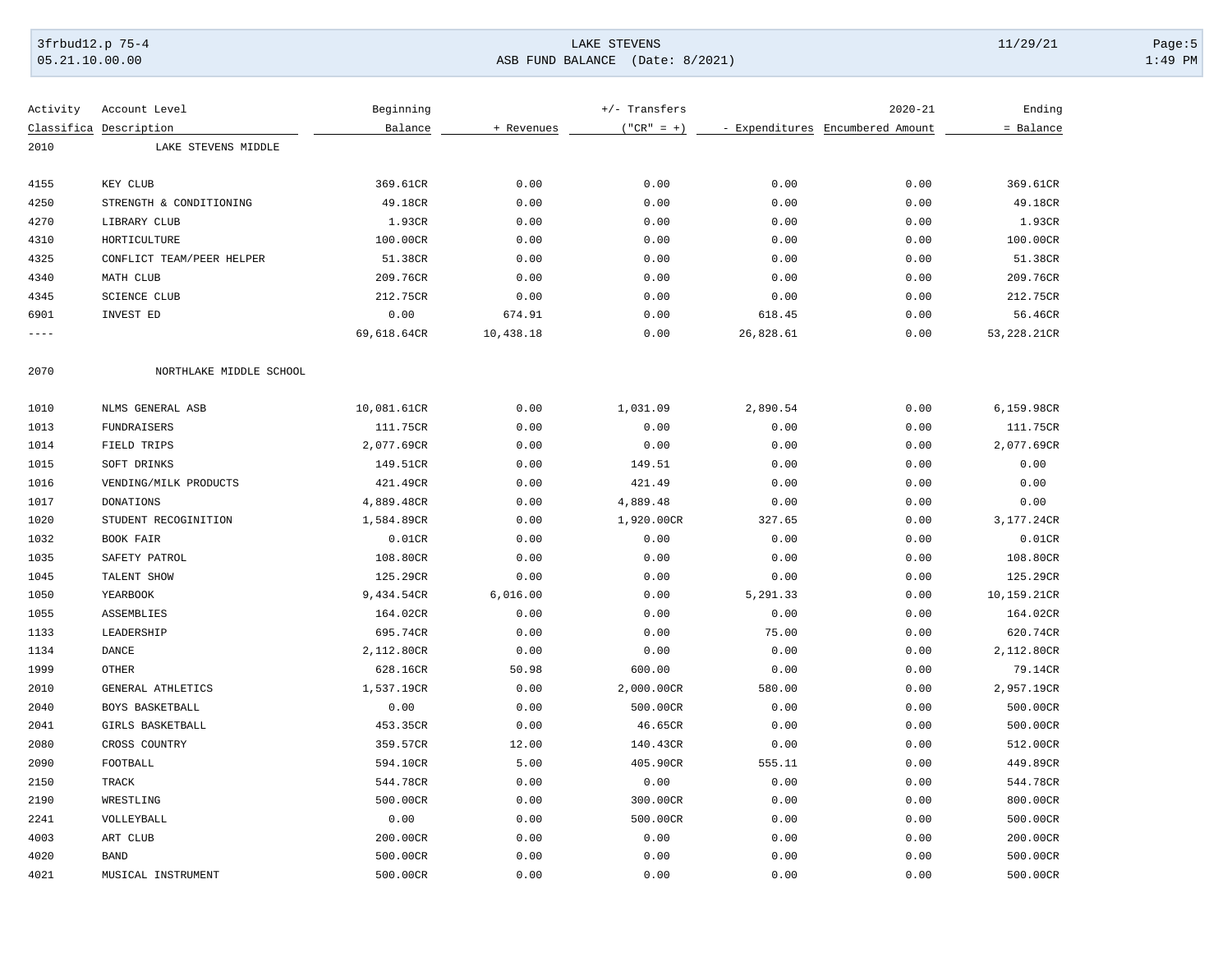# 3frbud12.p 75-4 LAKE STEVENS 11/29/21 Page:6 [05.21.10.00.00](https://05.21.10.00.00) ASB FUND BALANCE (Date: 8/2021) 1:49 PM

| Activity  | Account Level            | Beginning   |            | $+/-$ Transfers |           | $2020 - 21$                      | Ending      |
|-----------|--------------------------|-------------|------------|-----------------|-----------|----------------------------------|-------------|
|           | Classifica Description   | Balance     | + Revenues | $("CR" = +)$    |           | - Expenditures Encumbered Amount | = Balance   |
| 2070      | NORTHLAKE MIDDLE SCHOOL  |             |            |                 |           |                                  |             |
|           |                          |             |            |                 |           |                                  |             |
| 4025      | ROBOTICS CLUB            | 1,212.76CR  | 0.00       | 15.00           | 0.00      | 0.00                             | 1,197.76CR  |
| 4027      | COMPUTER/TECH MEDIA      | 500.00CR    | 0.00       | 0.00            | 0.00      | 0.00                             | 500.00CR    |
| 4028      | GAME CLUB                | 467.63CR    | 0.00       | 32.37CR         | 0.00      | 0.00                             | 500.00CR    |
| 4061      | IMPROV CLUB              | 500.00CR    | 0.00       | 0.00            | 0.00      | 0.00                             | 500.00CR    |
| 4155      | KEY CLUB                 | 211.29CR    | 0.00       | 288.71CR        | 0.00      | 0.00                             | 500.00CR    |
| 4156      | AMBASSADORS CLUB         | 486.72CR    | 0.00       | 13.28CR         | 0.00      | 0.00                             | 500.00CR    |
| 4244      | DIVERSITY CLUB           | 450.37CR    | 0.00       | 49.63CR         | 60.98     | 0.00                             | 439.02CR    |
| 4290      | SEWING CLUB              | 466.52CR    | 0.00       | 33.48CR         | 0.00      | 0.00                             | 500.00CR    |
| 4291      | FCCLA/CULINARY           | 18.88CR     | 0.00       | 781.12CR        | 0.00      | 0.00                             | 800.00CR    |
| 4340      | MATH CLUB                | 414.38CR    | 0.00       | 0.00            | 0.00      | 0.00                             | 414.38CR    |
| 4342      | RUNNING CLUB             | 783.90CR    | 0.00       | 0.00            | 0.00      | 0.00                             | 783.90CR    |
| 4345      | <b>SCIENCE CLUB</b>      | 500.00CR    | 0.00       | 0.00            | 0.00      | 0.00                             | 500.00CR    |
| 6901      | INVEST ED                | 0.00        | 2,611.70   | 0.00            | 278.83    | 0.00                             | 2,332.87CR  |
| $- - - -$ |                          | 43,787.22CR | 8,695.68   | 95.00           | 10,059.44 | 0.00                             | 42,328.46CR |
| 2090      | CAVELERO MID HIGH SCHOOL |             |            |                 |           |                                  |             |
| 1010      | CMHS GENERAL ASB         | 58,844.07CR | 6, 240.00  | 10,373.01CR     | 1,615.52  | 0.00                             | 73,841.56CR |
| 1014      | FIELD TRIPS              | 1,863.40CR  | 28.00      | 0.00            | 0.00      | 0.00                             | 1,891.40CR  |
| 1016      | VENDING/MILK PRODUCTS    | 3,878.53CR  | 0.00       | 3,878.53        | 0.00      | 0.00                             | 0.00        |
| 1017      | <b>DONATIONS</b>         | 700.00CR    | 635.79     | 1,145.42        | 0.00      | 0.00                             | 190.37CR    |
| 1020      | STUDENT RECOGINITION     | 1,077.48CR  | 0.00       | 0.00            | 0.00      | 0.00                             | 1,077.48CR  |
| 1050      | YEARBOOK                 | 12,227.90CR | 11,805.00  | 5,000.00        | 9,096.78  | 0.00                             | 9,936.12CR  |
| 1055      | ASSEMBLIES               | 1,515.37CR  | 0.00       | 0.00            | 250.00    | 0.00                             | 1,265.37CR  |
| 1130      | STUDENT STORE            | 5,528.13CR  | 1,686.00   | 80.00CR         | 984.40    | 0.00                             | 6,309.73CR  |
| 1133      | LEADERSHIP               | 2,981.40CR  | 3.00       | 95.00CR         | 1,284.67  | 0.00                             | 1,794.73CR  |
| 1999      | <b>OTHER</b>             | 1,983.87CR  | 187.67     | 2,097.15        | 0.00      | 0.00                             | 74.39CR     |
| 2010      | GENERAL ATHLETICS        | 18,698.79CR | 0.00       | 0.00            | 2,310.92  | 0.00                             | 16,387.87CR |
|           |                          |             |            |                 |           |                                  |             |
| 2020      | <b>BASEBALL</b>          | 1,042.75CR  | 595.00     | 330.00CR        | 287.76    | 0.00                             | 1,679.99CR  |
| 2040      | BOYS BASKETBALL          | 2,761.02CR  | 0.00       | 0.00            | 0.00      | 0.00                             | 2,761.02CR  |
| 2041      | GIRLS BASKETBALL         | 320.53CR    | 0.00       | 0.00            | 0.00      | 0.00                             | 320.53CR    |
| 2080      | CROSS COUNTRY            | 282.66CR    | 50.00      | 0.00            | 0.00      | 0.00                             | 332.66CR    |
| 2090      | FOOTBALL                 | 11,693.39CR | 15.00      | 0.00            | 4,798.74  | 0.00                             | 6,909.65CR  |
| 2120      | BOYS SOCCER              | 1,504.96CR  | 0.00       | 0.00            | 0.00      | 0.00                             | 1,504.96CR  |
| 2121      | GIRLS SOCCER             | 128.58CR    | 0.00       | 0.00            | 0.00      | 0.00                             | 128.58CR    |
| 2125      | SOFTBALL                 | 644.79CR    | 0.00       | 0.00            | 0.00      | 0.00                             | 644.79CR    |
| 2130      | BOYS TENNIS              | 302.85CR    | 0.00       | 0.00            | 0.00      | 0.00                             | 302.85CR    |
| 2131      | GIRLS TENNIS             | 7.94CR      | 0.00       | 230.00CR        | 228.02    | 0.00                             | 9.92CR      |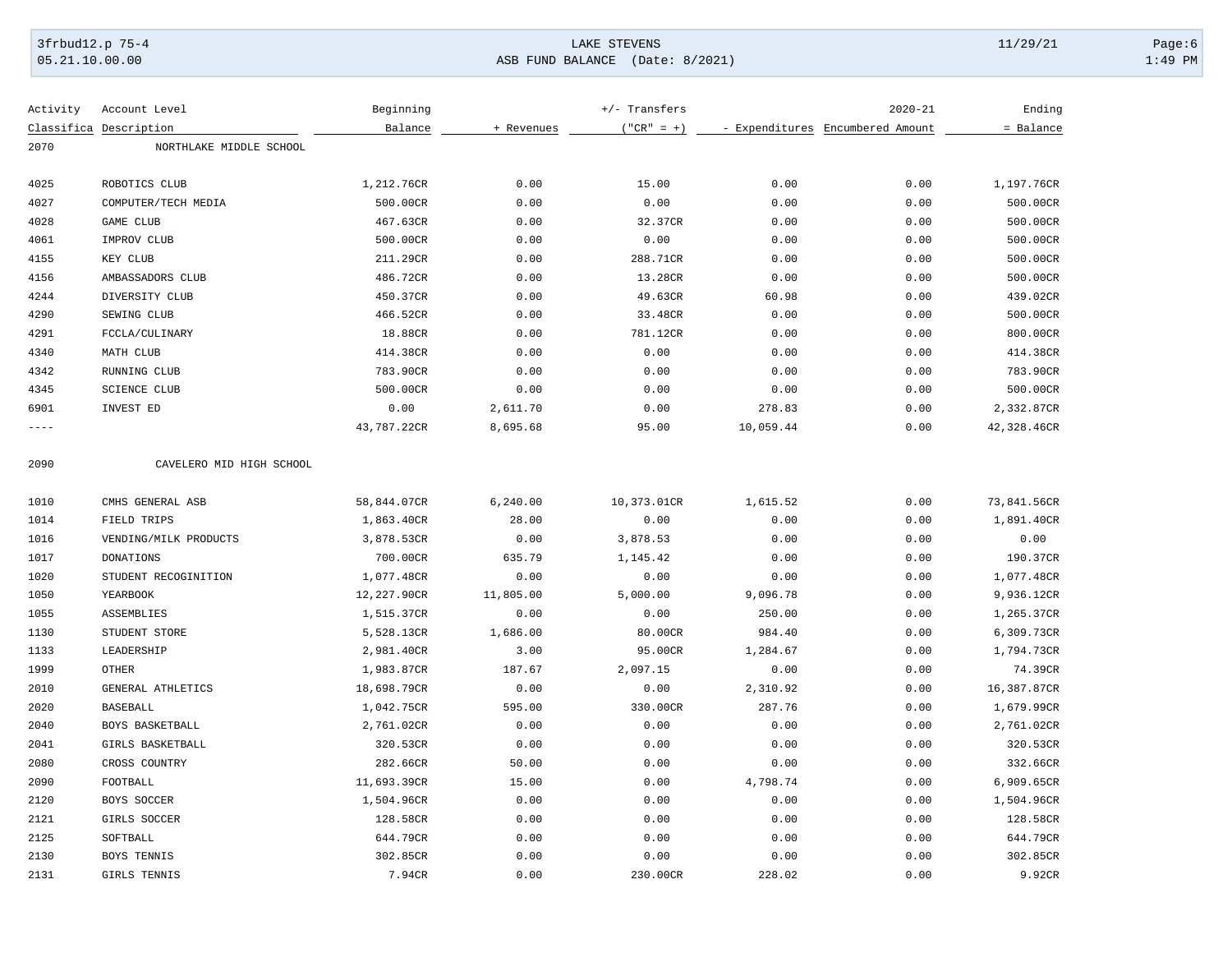# 3frbud12.p 75-4 Page:7 Page:7 Page:7 Page:7 Page:7 Page:7 Page:7 Page:7 Page:7 Page:7 Page:7 Page:7 Page:7 Page:7 Page:7 Page:7 Page:7 Page:7 Page:7 Page:7 Page:7 Page:7 Page:7 Page:7 Page:7 Page:7 Page:7 Page:7 Page:7 Pag [05.21.10.00.00](https://05.21.10.00.00) ASB FUND BALANCE (Date: 8/2021) 1:49 PM

| Activity  | Account Level            | Beginning    |            | +/- Transfers |           | $2020 - 21$                      | Ending       |
|-----------|--------------------------|--------------|------------|---------------|-----------|----------------------------------|--------------|
|           | Classifica Description   | Balance      | + Revenues | $("CR" = +)$  |           | - Expenditures Encumbered Amount | = Balance    |
| 2090      | CAVELERO MID HIGH SCHOOL |              |            |               |           |                                  |              |
| 2150      | TRACK                    | 967.74CR     | 0.00       | 0.00          | 0.00      | 0.00                             | 967.74CR     |
| 2190      | WRESTLING                | 346.10CR     | 0.00       | 0.00          | 0.00      | 0.00                             | 346.10CR     |
| 2241      | VOLLEYBALL               | 737.71CR     | 0.00       | 0.00          | 0.00      | 0.00                             | 737.71CR     |
| 3022      | CLASS OF 2022            | 95.00CR      | 0.00       | 95.00         | 0.00      | 0.00                             | 0.00         |
| 3023      | CLASS OF 2023            | 640.79CR     | 0.00       | 640.79        | 0.00      | 0.00                             | 0.00         |
| 3024      | CLASS OF 2024            | 548.37CR     | 550.22     | 133.42CR      | 0.00      | 0.00                             | 1,232.01CR   |
| 3025      | CLASS OF 2025            | 0.00         | 846.00     | 462.00CR      | 774.26    | 0.00                             | 533.74CR     |
| 4003      | ART CLUB                 | 143.01CR     | 0.00       | 0.00          | 0.00      | 0.00                             | 143.01CR     |
| 4004      | ANIME CLUB               | 190.06CR     | 0.00       | 0.00          | 0.00      | 0.00                             | 190.06CR     |
| 4020      | <b>BAND</b>              | 402.93CR     | 106.00     | 0.00          | 0.00      | 0.00                             | 508.93CR     |
| 4025      | ROBOTIC CLUB             | 19,293.20CR  | 205.00     | 715.00CR      | 933.97    | 0.00                             | 19,279.23CR  |
| 4027      | COMPUTER/TECH MEDIA      | 358.58CR     | 0.00       | 358.58        | 0.00      | 0.00                             | 0.00         |
| 4028      | <b>GAME CLUB</b>         | 20.02CR      | 0.00       | 0.00          | 0.00      | 0.00                             | 20.02CR      |
| 4034      | TECHNOMEDIA CLUB         | 9.75CR       | 0.00       | 9.75          | 0.00      | 0.00                             | 0.00         |
| 4060      | DRAMA CLUB               | 11.28CR      | 140.20     | 500.00CR      | 500.00    | 0.00                             | 151.48CR     |
| 4073      | JEDI ACADEMY             | 161.54CR     | 0.00       | 161.54        | 0.00      | 0.00                             | 0.00         |
| 4074      | RUBIK'S CUBE CLUB        | 0.00         | 0.00       | 60.00CR       | 53.34     | 0.00                             | 6.66CR       |
| 4121      | RANDOM ACTS OF KINDNESS  | 100.00CR     | 0.00       | 0.00          | 0.00      | 0.00                             | 100.00CR     |
| 4124      | K-POP HALLYU             | 50.00CR      | 0.00       | 0.00          | 0.00      | 0.00                             | 50.00CR      |
| 4127      | ONE VOICE CLUB           | 280.35CR     | 0.00       | 0.00          | 0.00      | 0.00                             | 280.35CR     |
| 4135      | NATURAL HIGHS NETWORK    | 186.31CR     | 0.00       | 0.00          | 0.00      | 0.00                             | 186.31CR     |
| 4155      | KEY CLUB                 | 542.71CR     | 0.00       | 0.00          | 0.00      | 0.00                             | 542.71CR     |
| 4260      | GSA                      | 125.00CR     | 0.00       | 0.00          | 0.00      | 0.00                             | 125.00CR     |
| 4290      | ${\tt FCCLA}$            | 60.00CR      | 0.00       | 0.00          | 0.00      | 0.00                             | 60.00CR      |
| 4342      | RUNNING CLUB             | 137.46CR     | 0.00       | 137.46        | 0.00      | 0.00                             | 0.00         |
| 4348      | ULTIMATE DISC CLUB       | 50.00CR      | 0.00       | 0.00          | 0.00      | 0.00                             | 50.00CR      |
| 4360      | HONOR SOCIETY            | 272.67CR     | 0.00       | 0.00          | 130.80    | 0.00                             | 141.87CR     |
| 6901      | INVEST ED                | 0.00         | 1,861.23   | 0.00          | 1,811.50  | 0.00                             | 49.73CR      |
| $- - - -$ |                          | 153,718.99CR | 24,954.11  | 545.79        | 25,060.68 | 0.00                             | 153,066.63CR |
| 4020      | LAKE STEVENS HIGH SCHOOL |              |            |               |           |                                  |              |
| 1010      | LSHS GENERAL ASB         | 75,443.85CR  | 17,000.00  | 25,160.04     | 2,996.78  | 0.00                             | 64,287.03CR  |
| 1011      | ASB REPLACEMENT CARD     | 0.00         | 5.00       | 5.00          | 0.00      | 0.00                             | 0.00         |
| 1015      | SOFT DRINKS              | 0.00         | 1,778.33   | 1,778.33      | 0.00      | 0.00                             | 0.00         |
| 1017      | <b>DONATIONS</b>         | 26.77CR      | 379.90     | 496.67        | 0.00      | 0.00                             | 90.00        |
| 1018      | ROOTER BUS               | 502.31CR     | 0.00       | 0.00          | 0.00      | 0.00                             | 502.31CR     |
| 1022      | SOPHOMORE ORIENTATION    | 0.00         | 0.00       | 3,299.62CR    | 2,436.86  | 0.00                             | 862.76CR     |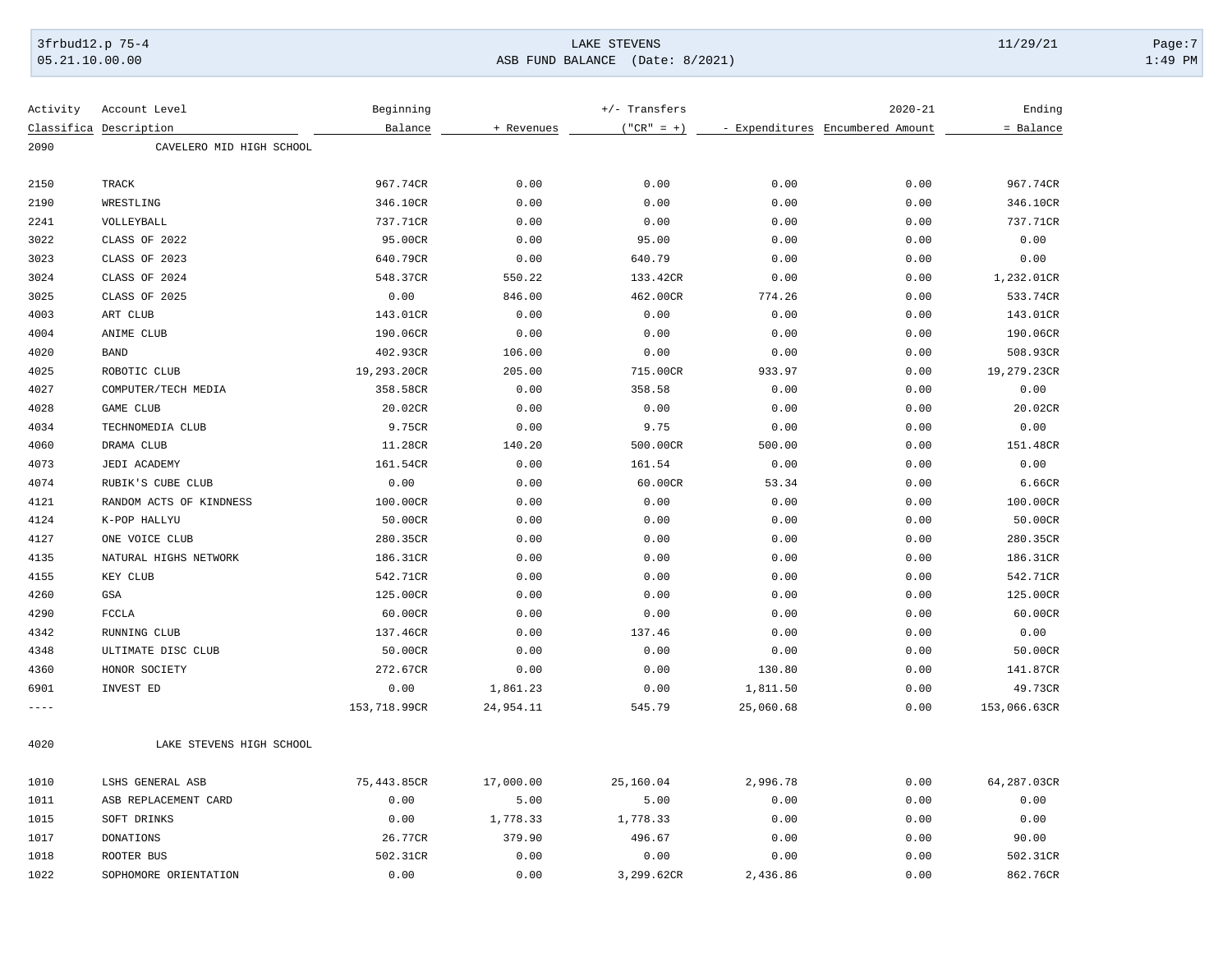### 3frbud12.p 75-4 Page:8 Page:8 Page:8 Page:8 Page:8 Page:8 Page:8 Page:8 Page:8 Page:8 Page:8 Page:8 Page:8 Page:8 Page:8 Page:8 Page:8 Page:8 Page:8 Page:8 Page:8 Page:8 Page:8 Page:8 Page:8 Page:8 Page:8 Page:8 Page:8 Pag [05.21.10.00.00](https://05.21.10.00.00) ASB FUND BALANCE (Date: 8/2021) 1:49 PM

| Activity | Account Level            | Beginning    |            | +/- Transfers |            | $2020 - 21$                      | Ending      |
|----------|--------------------------|--------------|------------|---------------|------------|----------------------------------|-------------|
|          | Classifica Description   | Balance      | + Revenues | $("CR" = +)$  |            | - Expenditures Encumbered Amount | = Balance   |
| 4020     | LAKE STEVENS HIGH SCHOOL |              |            |               |            |                                  |             |
|          |                          |              |            |               |            |                                  |             |
| 1030     | LIFE SKILLS              | 2,333.01CR   | 0.00       | 0.00          | 0.00       | 0.00                             | 2,333.01CR  |
| 1050     | YEARBOOK                 | 98,533.27CR  | 48,240.00  | 0.00          | 85, 451.62 | 0.00                             | 61,321.65CR |
| 1052     | YEARBOOK ADS             | 5,227.50CR   | 0.00       | 0.00          | 0.00       | 0.00                             | 5,227.50CR  |
| 1120     | <b>JOURNALISM</b>        | 11,542.04CR  | 0.00       | 0.00          | 1,014.00   | 0.00                             | 10,528.04CR |
| 1130     | STUDENT STORE            | 55, 221.18CR | 1,286.00   | 20,000.00     | 4,580.66   | 0.00                             | 31,926.52CR |
| 1133     | LEADERSHIP               | 8,136.33CR   | 0.00       | 0.00          | 396.39     | 0.00                             | 7,739.94CR  |
| 1135     | HI-Q/DESTINATION IMAGINE | 98.78CR      | 0.00       | 300.00CR      | 300.00     | 0.00                             | 98.78CR     |
| 1999     | <b>OTHER</b>             | 737.42CR     | 422.16     | 1,159.58      | 0.00       | 0.00                             | 0.00        |
| 2010     | GENERAL ATHLETICS        | 2,608.66CR   | 159.59     | 13,000.00CR   | 15,110.46  | 0.00                             | 657.79CR    |
| 2011     | MAJOR ATHLETIC EQUIPMENT | 572.26CR     | 0.00       | 14,400.00CR   | 14,934.62  | 0.00                             | 37.64CR     |
| 2012     | SPORTS MEDICINE          | 1,401.85CR   | 0.00       | 0.00          | 455.81     | 0.00                             | 946.04CR    |
| 2013     | PLAYOFFS/TOURNAMENTS     | 9,138.18CR   | 0.00       | 7,900.00      | 145.00CR   | 0.00                             | 1,383.18CR  |
| 2014     | ATHLETIC TRAVEL          | 6,532.40CR   | 0.00       | 2,400.00      | 0.00       | 0.00                             | 4,132.40CR  |
| 2015     | <b>CHEER</b>             | 1,071.55CR   | 0.00       | 0.00          | 0.00       | 0.00                             | 1,071.55CR  |
| 2020     | <b>BASEBALL</b>          | 625.10CR     | 0.00       | 0.00          | 287.76     | 0.00                             | 337.34CR    |
| 2040     | BOYS BASKETBALL          | 44.19CR      | 0.00       | 0.00          | 0.00       | 0.00                             | 44.19CR     |
| 2041     | GIRLS BASKETBALL         | 452.89CR     | 0.00       | 0.00          | 0.00       | 0.00                             | 452.89CR    |
| 2070     | BOYS GOLF                | 1,006.42CR   | 0.00       | 0.00          | 0.00       | 0.00                             | 1,006.42CR  |
| 2071     | GIRLS GOLF               | 2,608.33CR   | 0.00       | 0.00          | 0.00       | 0.00                             | 2,608.33CR  |
| 2080     | CROSS COUNTRY            | 1,445.20CR   | 0.00       | 0.00          | 0.00       | 0.00                             | 1,445.20CR  |
| 2090     | FOOTBALL                 | 36.76CR      | 0.00       | 7,100.00CR    | 7,050.17   | 0.00                             | 86.59CR     |
| 2120     | BOYS SOCCER              | 3,382.73CR   | 0.00       | 0.00          | 0.00       | 0.00                             | 3,382.73CR  |
| 2121     | GIRLS SOCCER             | 25.30CR      | 0.00       | 300.00CR      | 297.05     | 0.00                             | 28.25CR     |
| 2125     | SOFTBALL                 | 2,308.84CR   | 0.00       | 0.00          | 992.48     | 0.00                             | 1,316.36CR  |
| 2130     | BOYS TENNIS              | 209.17CR     | 0.00       | 0.00          | 0.00       | 0.00                             | 209.17CR    |
| 2131     | GIRLS TENNIS             | 343.64CR     | 0.00       | 500.00CR      | 765.18     | 0.00                             | 78.46CR     |
| 2140     | BOYS SWIMMING            | 318.71CR     | 0.00       | 0.00          | 0.00       | 0.00                             | 318.71CR    |
| 2141     | GIRLS SWIMMING           | 2,342.24CR   | 0.00       | 0.00          | 0.00       | 0.00                             | 2,342.24CR  |
| 2150     | <b>TRACK</b>             | 160.74CR     | 218.00     | 0.00          | 0.00       | 0.00                             | 378.74CR    |
| 2190     | WRESTLING                | 152.59CR     | 0.00       | 0.00          | 0.00       | 0.00                             | 152.59CR    |
| 2241     | VOLLEYBALL               | 948.67CR     | 0.00       | 0.00          | 286.13     | 0.00                             | 662.54CR    |
| 3020     | CLASS OF 2020            | 11,584.72CR  | 0.00       | 11,584.72     | 0.00       | 0.00                             | 0.00        |
| 3021     | CLASS OF 2021            | 3,475.15CR   | 0.00       | 993.56        | 2,481.59   | 0.00                             | 0.00        |
| 3022     | CLASS OF 2022            | 298.37CR     | 0.00       | 6,289.14CR    | 0.00       | 0.00                             | 6,587.51CR  |
| 3023     | CLASS OF 2023            | 0.00         | 47.41      | 5,233.45CR    | 0.00       | 0.00                             | 5,280.86CR  |
| 3024     | CLASS OF 2024            | 0.00         | 0.00       | 1,696.48CR    | 0.00       | 0.00                             | 1,696.48CR  |
| 4004     | ANIME CLUB               | 985.28CR     | 0.00       | 0.00          | 0.00       | 0.00                             | 985.28CR    |
| 4010     | DUNGEONS AND DRAGONS     | 35.73CR      | 0.00       | 0.00          | 0.00       | 0.00                             | 35.73CR     |
|          |                          |              |            |               |            |                                  |             |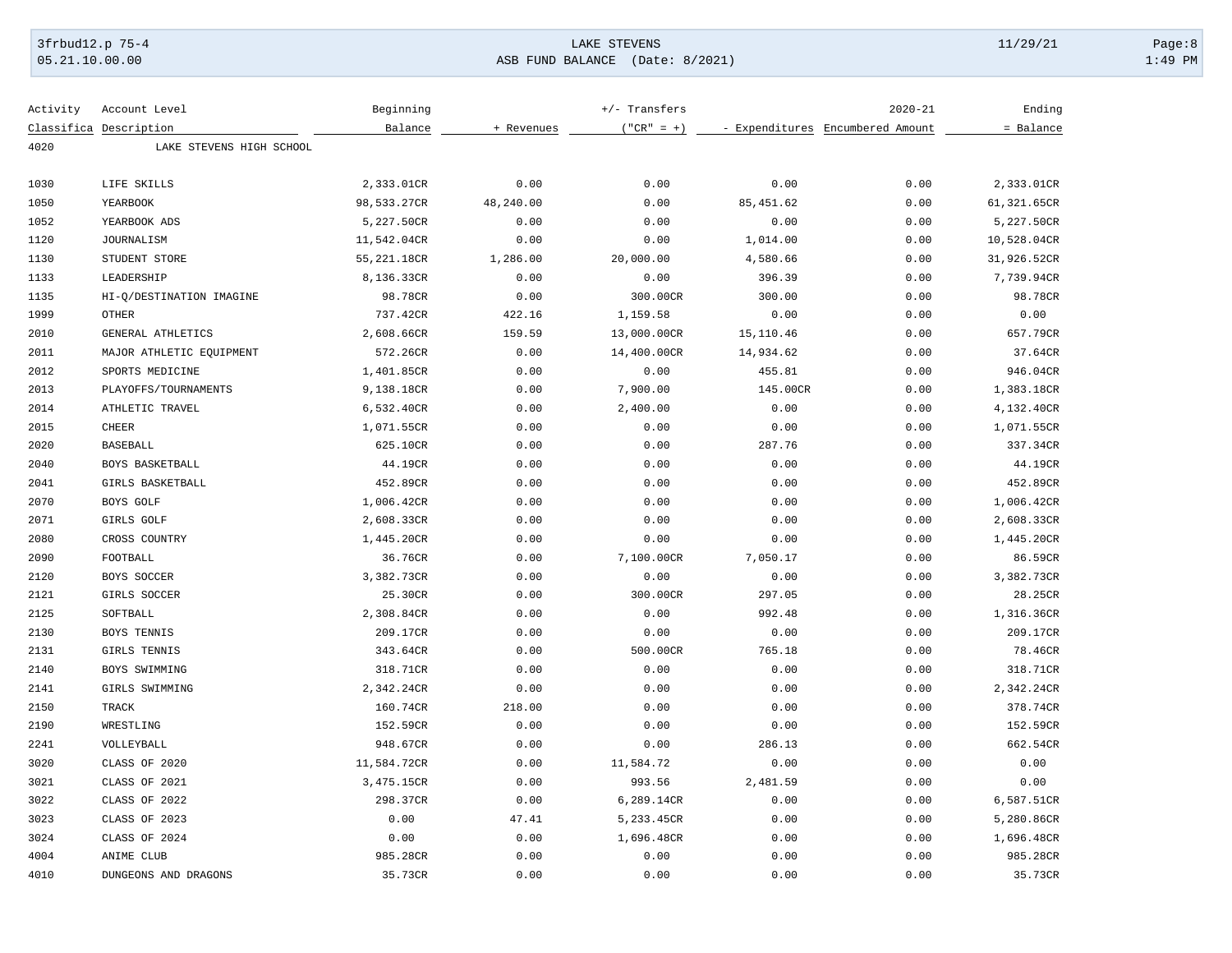# 3frbud12.p 75-4 Page:9 Page:9 Page:9 Page:9 Page:9 Page:9 Page:9 Page:9 Page:9 Page:9 Page:9 Page:9 Page:9 Page:9 Page:9 Page:9 Page:9 Page:9 Page:9 Page:9 Page:9 Page:9 Page:9 Page:9 Page:9 Page:9 Page:9 Page:9 Page:9 Pag [05.21.10.00.00](https://05.21.10.00.00) ASB FUND BALANCE (Date: 8/2021) 1:49 PM

| Activity | Account Level                 | Beginning   |            | +/- Transfers |          | $2020 - 21$                      | Ending      |
|----------|-------------------------------|-------------|------------|---------------|----------|----------------------------------|-------------|
|          | Classifica Description        | Balance     | + Revenues | $("CR" = +)$  |          | - Expenditures Encumbered Amount | = Balance   |
| 4020     | LAKE STEVENS HIGH SCHOOL      |             |            |               |          |                                  |             |
| 4012     | SPORTS MEDICINE CLUB          | 950.00CR    | 0.00       | 0.00          | 0.00     | 0.00                             | 950.00CR    |
| 4020     | <b>BAND</b>                   | 1,720.40CR  | 0.00       | 0.00          | 0.00     | 0.00                             | 1,720.40CR  |
| 4024     | VIKING TV                     | 1,003.38CR  | 0.00       | 0.00          | 0.00     | 0.00                             | 1,003.38CR  |
| 4025     | ROBOTIC CLUB                  | 550.00CR    | 0.00       | 0.00          | 0.00     | 0.00                             | 550.00CR    |
| 4027     | COMPUTER/TECH MEDIA/ TSA      | 676.36CR    | 0.00       | 0.00          | 0.00     | 0.00                             | 676.36CR    |
| 4028     | <b>GAME CLUB</b>              | 600.00CR    | 0.00       | 0.00          | 0.00     | 0.00                             | 600.00CR    |
| 4029     | PING PONG CLUB                | 417.89CR    | 0.00       | 0.00          | 0.00     | 0.00                             | 417.89CR    |
| 4030     | CHOIR                         | 1,344.44CR  | 0.00       | 0.00          | 0.00     | 0.00                             | 1,344.44CR  |
| 4032     | VIDEO CLUB                    | 98.72CR     | 2,500.00   | 0.00          | 44.10    | 0.00                             | 2,554.62CR  |
| 4050     | DECA                          | 7,998.85CR  | 440.00     | 19,835.00CR   | 6,375.00 | 0.00                             | 21,898.85CR |
| 4055     | MATH CONSTRUCTION             | 10,519.88CR | 0.00       | 0.00          | 0.00     | 0.00                             | 10,519.88CR |
| 4060     | <b>DRAMA</b>                  | 1,524.09CR  | 0.00       | 0.00          | 0.00     | 0.00                             | 1,524.09CR  |
| 4065     | DANCE CLUB                    | 350.00CR    | 0.00       | 0.00          | 0.00     | 0.00                             | 350.00CR    |
| 4070     | LIBRARY CLUB                  | 511.80CR    | 0.00       | 0.00          | 0.00     | 0.00                             | 511.80CR    |
| 4127     | ONE VOICE CLUB                | 533.74CR    | 0.00       | 0.00          | 0.00     | 0.00                             | 533.74CR    |
| 4128     | DIVERSITY STUDENT UNION       | 641.28CR    | 0.00       | 0.00          | 0.00     | 0.00                             | 641.28CR    |
| 4129     | MAGIC CLUB                    | 0.21CR      | 0.00       | 0.00          | 0.00     | 0.00                             | 0.21CR      |
| 4130     | FELLOWSHIP-CHRISTIAN ATHLETES | 471.73CR    | 0.00       | 0.00          | 0.00     | 0.00                             | 471.73CR    |
| 4131     | <b>LANTERN GROUP</b>          | 185.16CR    | 0.00       | 0.00          | 0.00     | 0.00                             | 185.16CR    |
| 4132     | HARRY POTTER CLUB             | 266.38CR    | 0.00       | 0.00          | 0.00     | 0.00                             | 266.38CR    |
| 4135     | NATURAL HIGHS NETWORK         | 896.79CR    | 0.00       | 0.00          | 0.00     | 0.00                             | 896.79CR    |
| 4155     | KEY CLUB                      | 1,447.84CR  | 0.00       | 0.00          | 0.00     | 0.00                             | 1,447.84CR  |
| 4160     | INTERACT CLUB                 | 1,170.02CR  | 0.00       | 0.00          | 0.00     | 0.00                             | 1,170.02CR  |
| 4241     | FRENCH CLUB                   | 943.36CR    | 0.00       | 0.00          | 0.00     | 0.00                             | 943.36CR    |
| 4245     | M.E.Ch.A CLUB                 | 738.35CR    | 0.00       | 0.00          | 0.00     | 0.00                             | 738.35CR    |
| 4250     | STRENGTH & CONDITIONING       | 2,472.11CR  | 0.00       | 165.00CR      | 0.00     | 0.00                             | 2,637.11CR  |
| 4260     | GSA                           | 1,139.56CR  | 0.00       | 0.00          | 0.00     | 0.00                             | 1,139.56CR  |
| 4271     | ANIMATION CLUB                | 450.00CR    | 0.00       | 0.00          | 0.00     | 0.00                             | 450.00CR    |
| 4275     | DEAD POETS SOCIETY            | 834.86CR    | 0.00       | 0.00          | 0.00     | 0.00                             | 834.86CR    |
| 4290     | <b>FCCLA</b>                  | 6,759.79CR  | 0.00       | 0.00          | 0.00     | 0.00                             | 6,759.79CR  |
| 4291     | FCCLA CULINARY                | 2,497.87CR  | 0.00       | 0.00          | 0.00     | 0.00                             | 2,497.87CR  |
| 4346     | THIS DAY IN HISTORY CLUB      | 441.90CR    | 0.00       | 0.00          | 0.00     | 0.00                             | 441.90CR    |
| 4360     | HONOR SOCIETY                 | 3,090.39CR  | 0.00       | 0.00          | 385.00   | 0.00                             | 2,705.39CR  |
| 6010     | LSHS ASB CHARITABLE           | 0.00        | 558.50     | 0.00          | 558.50   | 0.00                             | 0.00        |
| 6050     | LSHS DECA CHARITABLE          | 240.70CR    | 75.90      | 0.00          | 0.00     | 0.00                             | 316.60CR    |
| 6901     | INVEST ED                     | 0.00        | 3,316.29   | 0.00          | 506.06   | 0.00                             | 2,810.23CR  |
| 6910     | WALKTER REED PRINCIPAL        | 0.00        | 5,000.00   | 0.00          | 0.00     | 0.00                             | 5,000.00CR  |
| 6911     | WALTER REED                   | 0.00        | 195.17     | 0.00          | 0.00     | 0.00                             | 195.17CR    |